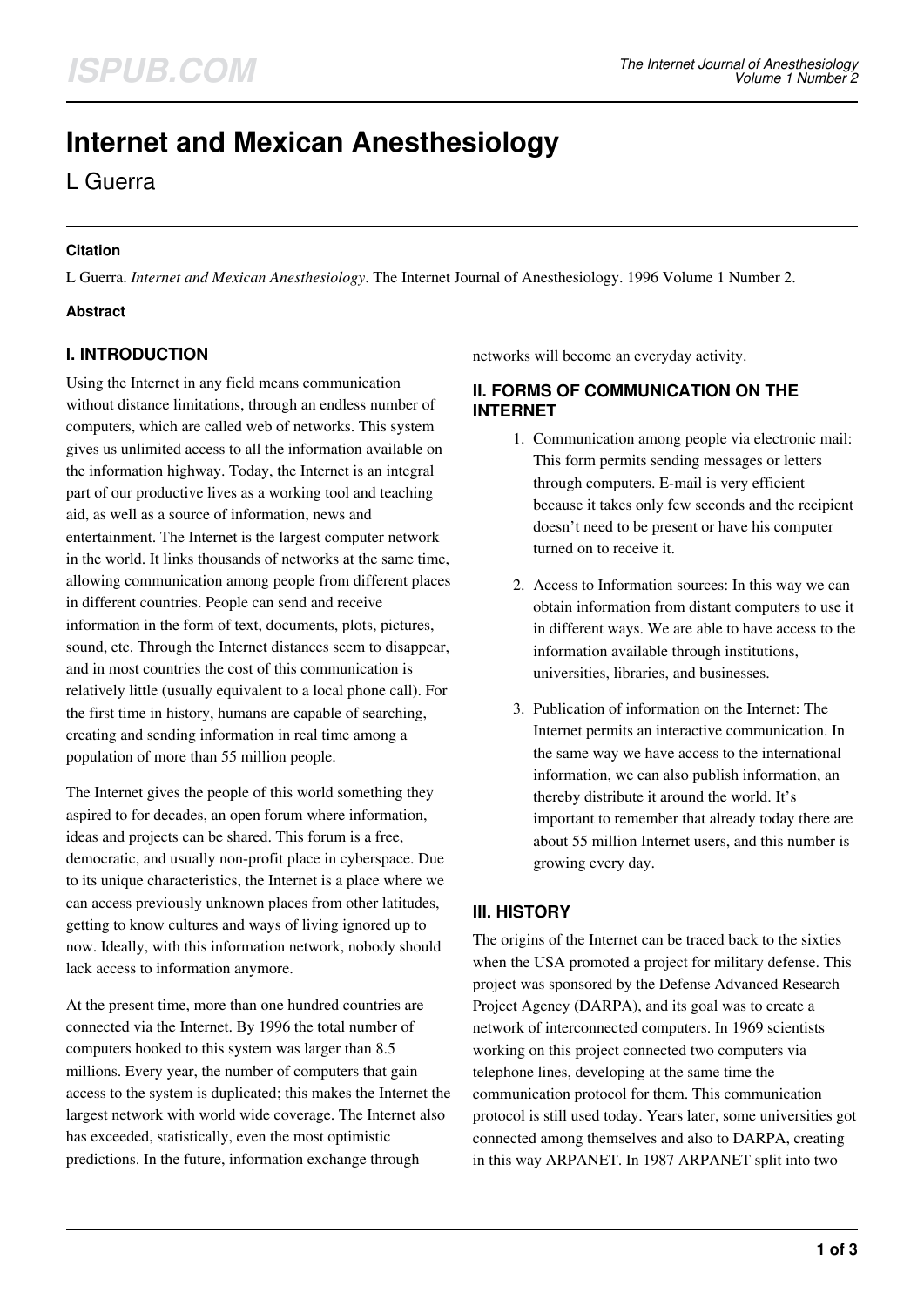independent networks with different goals: MILnet (Intercommunication among military organizations) and NSFnet (intercommunication among universities and other academic institutions). NSFnet (National Science Foundation) evolved into what we today know as the Internet. In April 1995, NSFnet ceased operations, giving room to the creation of private companies that offer connection services to Internet. At the same time tools and applications (Explorer, Netscape, etc.) were developed that allow easy access and use of Internet.

## **IV. INTERNET AND MEXICAN MEDICINE**

In the case of Mexico, compared to more developed countries, there are only relatively few people in the medical field that have access to the Internet. At the moment, the Mexican physician can use the Internet from medical institutions, universities, businesses, private hospitals, colleges, libraries, and few other working places. It is estimated that 15 % of the medical community has a personal computer either at home or the office . From these, only about one fifth has access to the Internet. Therefore we can approximate that only 3 % of Mexican doctors use the Internet. This figure is slowly rising, mainly due to the realization among physicians that there is a huge potential for improving their medical practice through the access to a large amount of information via computers. Together with

medical journals, conferences and specialized courses the Internet becomes a wonderful tool for the doctor to keep his knowledge up to date.

The Internet is also a tremendous source of supporting resources for all areas of the medical profession, including teaching, research, distribution, exchange of opinions, diagnostics, and publication. Most of the larger social security medical institutions in Mexico already have their own home pages (website). This is not the case for the various medical specialties. In particular, we did not have a site on the Internet for anesthesia until recently when we created the Mexican Anesthesiology Network (http://www.anestesia.com.mx). The purpose of this site is to create a place for Mexican anesthesiologists to express their opinions, publish their experiences, keep up with the newest research, and to communicate with other anesthesiologists and physicians of other disciplines from all around the world.

I wish to thank Olivier Wenker, MD for his support to the Mexican Anesthesiology Network and for his invitation to collaborate with this article on the Internet Scientific Publications website. I hope I have offered you a real view of the possibilities the Internet has to offer the medical professionals in Mexico.

#### **References**